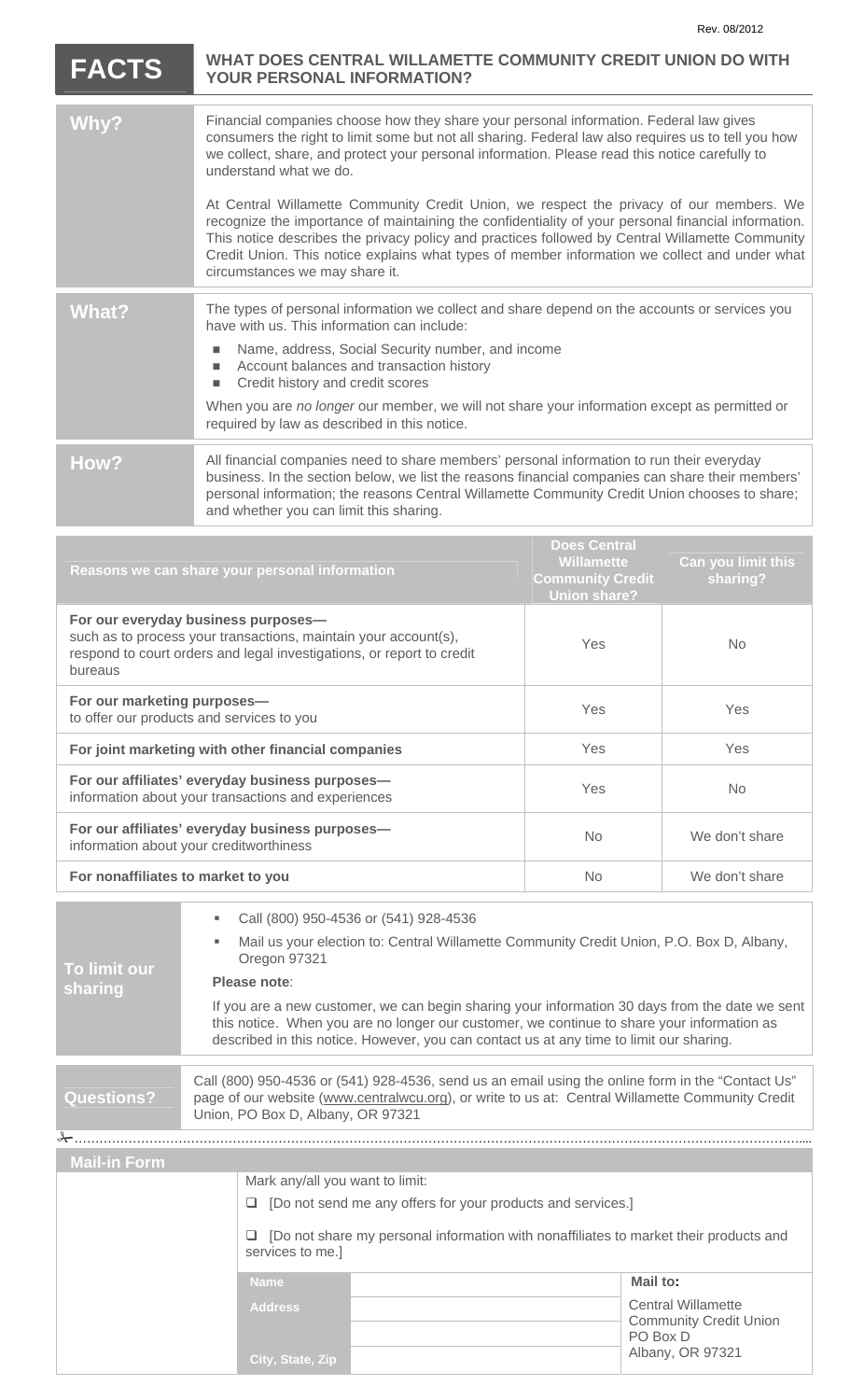| What we do                                                                                              |                                                                                                                                                                                                                                                                                                                                                                                                                                                                                                                                                         |  |  |
|---------------------------------------------------------------------------------------------------------|---------------------------------------------------------------------------------------------------------------------------------------------------------------------------------------------------------------------------------------------------------------------------------------------------------------------------------------------------------------------------------------------------------------------------------------------------------------------------------------------------------------------------------------------------------|--|--|
| <b>How does Central Willamette Community</b><br><b>Credit Union protect my personal</b><br>information? | To protect your personal information from unauthorized<br>access and use, we use security measures that comply with<br>federal law. These measures include computer safeguards<br>and secured files and buildings. We also restrict access to<br>nonpublic personal information about you to those<br>employees and volunteers who need to know the information<br>to provide products or services to you.                                                                                                                                              |  |  |
| <b>How does Central Willamette Community</b><br><b>Credit Union collect my personal</b><br>information? | We collect your personal information, for example, when you<br>open an account or apply for a loan<br>$\blacksquare$<br>apply for any credit union service<br>п<br>you visit our website, provide us information on any online<br>$\blacksquare$<br>application or transaction, or information you send to us by<br>email.<br>use your credit or debit card or pay your bills<br>ш<br>make deposits to or withdrawals from your accounts<br>ш<br>We also collect your personal information from others, including<br>credit bureaus or other companies. |  |  |
| Why can't I limit all sharing?                                                                          | Federal law only gives you the right to limit information sharing as<br>follows:<br>sharing for affiliates' everyday business purposes-information<br>L.<br>about your creditworthiness<br>affiliates from using your information to market to you<br>ш<br>sharing for nonaffiliates to market to you<br>u,<br>State laws and individual companies may give you additional rights<br>to limit sharing.<br>Your choices will apply to everyone on your account                                                                                           |  |  |
| What happens when I limit sharing for an<br>account I hold jointly with someone else?                   |                                                                                                                                                                                                                                                                                                                                                                                                                                                                                                                                                         |  |  |
| <b>Definitions</b>                                                                                      |                                                                                                                                                                                                                                                                                                                                                                                                                                                                                                                                                         |  |  |
| <b>Affiliates</b>                                                                                       | Companies related by common ownership or control. They can be<br>financial and nonfinancial companies.<br>Our affiliates include Central Willamette Financial Services, a<br>п<br>provider of financial services, including insurance products.                                                                                                                                                                                                                                                                                                         |  |  |
| <b>Nonaffiliates</b>                                                                                    | Companies not related by common ownership or control. They can<br>be financial and nonfinancial companies.<br>Central Willamette Community Credit Union does not share<br>$\blacksquare$<br>with nonaffiliates so they can market to you.                                                                                                                                                                                                                                                                                                               |  |  |
| Joint marketing                                                                                         | A formal agreement between Central Willamette Community Credit<br>Union and a nonaffiliated financial company where we jointly<br>market financial products or services to you.<br>Our joint marketing partners include financial service providers.                                                                                                                                                                                                                                                                                                    |  |  |
| Other important information                                                                             |                                                                                                                                                                                                                                                                                                                                                                                                                                                                                                                                                         |  |  |

**Protecting Children's Private Information.** The financial services offered through our website are not directed toward children under the age of 13. We do not knowingly collect or solicit information from children. If we receive information from children online or by any other means, we will only use the information to respond directly to the child's request when appropriate. If you believe your child has given us information without your consent, please contact us so we can allow you to review, make changes, or delete the information.